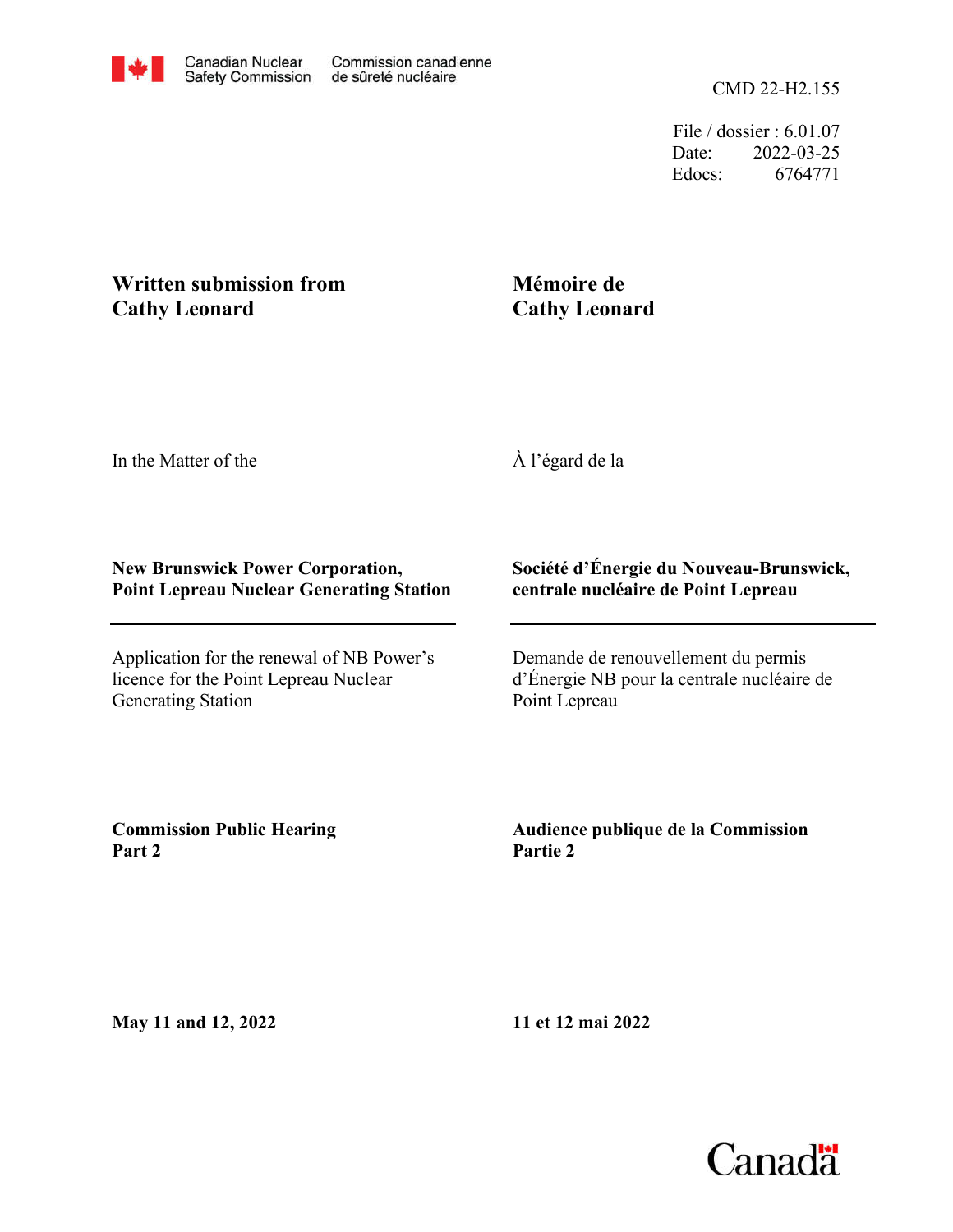Senior Tribunal Officer, Secretariat Canadian Nuclear Safety Commission 280 Slater Street, P.O. Box 1046, Station B Ottawa, Ontario K1P 5S9

Sent by email interventions@cnsc-ccsn.gc.ca

Cathy Leonard Dufferin, NB

March 25, 2022

RE: Intervention (written submission for the NB Power License Renewal Application (Hearing Ref. 2022 - H - 02)

To whom it may concern:

I, Cathy Leonard of Dufferin, NB, am writing this letter as a written intervention in opposition to NB Power's application to renew its license for Point Lepreau Nuclear Generating Station for a period of 25 years, as well as objecting to the CNSC's recommendation for a 20 year license. I am not applying for oral intervenor status.

I am a child of this region, who has turned into a mother in this region and because of my long-term connection to this place, and my family's long-term connection to this place, I understand fully that change is constant. It is evident in everything from tidal action, to changes over recent years, including the effects of terrorism (9/11), the pandemic, and both global and localized environmental disasters - all of which affect my family. One of the most pressing concerns of the younger generations of my family, is climate change, and now, because of Russian aggression they have learned more about, and have raised fears about the safety of PLNGS.

I cannot condole them – regarding climate change, the science is clear: climate change is happening at a shocking and measurable rate, and the World Nuclear Industry Status Report 2020 indicates that nuclear power "shows that it has a low resilience against the most common climate change effects".

With respect to additional safety risks of PLNGS, I can also provide no hope, because instead, I have to recall the 2017 re-licensing hearings of PLNGS, when I learned that the CNSC, even with a mandate for safety, is not prepared to be proactive, let alone – clean up its own mistakes. Case in point – the reassessment of PLNGS after the Fukushima disaster found that large release seismic capacity from the previous PSA-based SMA was overestimated at .42g and was now .35g. This was below the safety goal limit of .4g and was not reported. The rational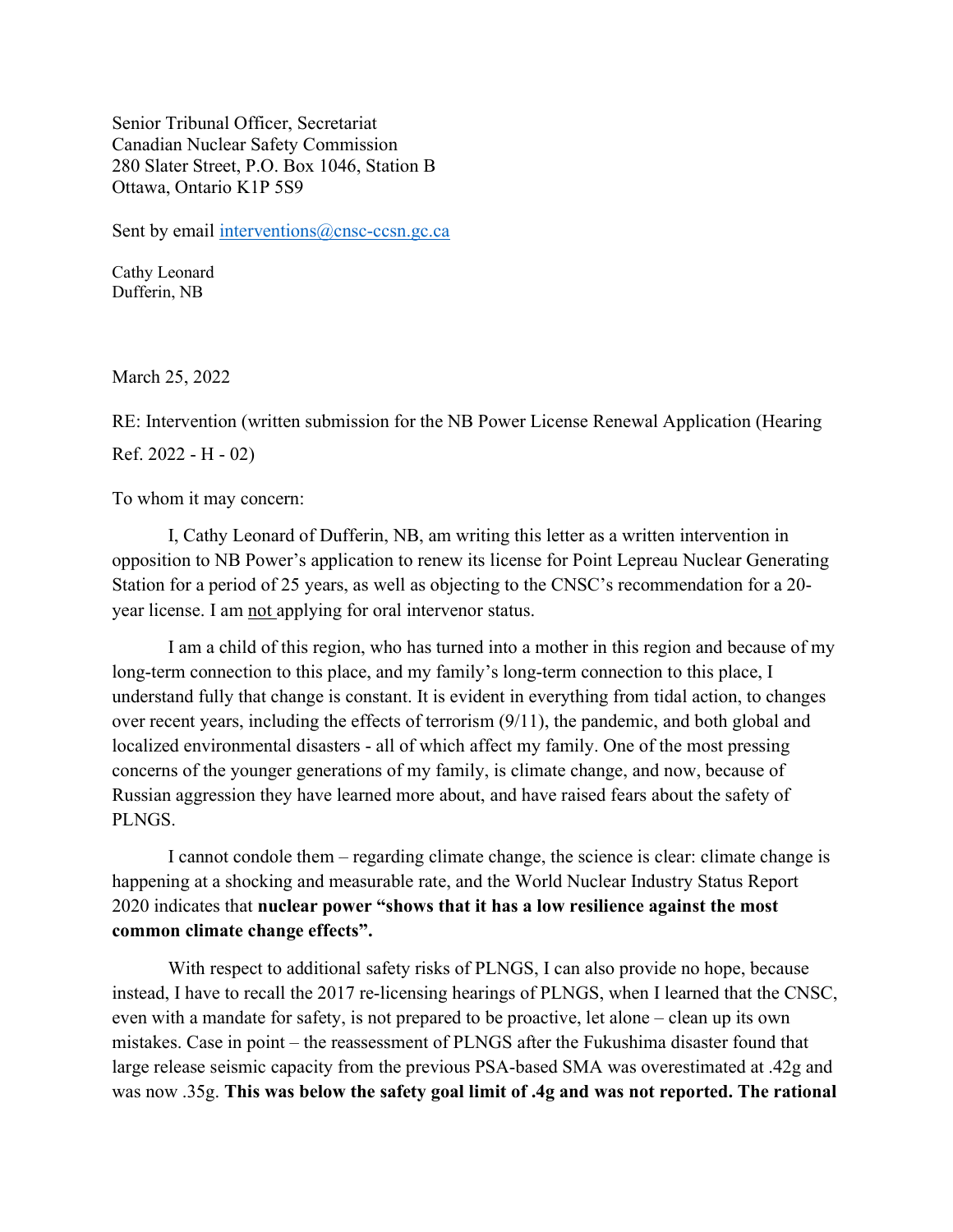for this not being reported from NB Power is that they had requested that the CNSC Staff approve the change from.4g to .344g in their methodology and that the CNSC staff accepted this new safety limit and therefore no safety limit was exceeded. It is very concerning that NB Power and CNSC staff simply move the safety limit, so it is no longer exceeded. I cannot tell my children, their children, or my neighbours that CNSC is protecting our communities' health and safety.

Another example of why I do not believe the CNSC is able to protect our safety, is when during the 2017 hearings, intervenor Chris Rouse had asked for the hazard assessments specific to seismic risk be made publicly available, he noted this was a carry-over action item from the prior 2011 Point Lepreau hearing. As Mr. Rouse stated:

These documents are not on NB Power's website, despite the President's request to do so. (Emphasis added)

Addressing the lack of public availability of the assessment, then President Binder stated:

I'm just not buying it -- you don't have to disclose this software in the methodology but I'm sure you can release the results so, unless there is absolute things I don't understand, I don't see how a study of earth is confidential. Ever.

The CNSC has only one way to ensure the nuclear industry will follow the rules – do not grant a license until they do so. The nuclear industry boasts about its safety record, however, they are not the folks that we can trust, if they are not even willing to 'cross their 'T's and dot their 'I's regarding such small requests. IT IS UNSAFE WHEN THE INDUSRTY IGNORES THE REGUALTOR.

As well, I take issue with the decommissioning date. When PLNGS was being refurbished the timeline for decommissioning was always quoted as  $25 - 30$  years' life extension. However, somewhere over the intervening years this seems to have changes as, recently, I only ever hear the '30-year' reference. Even if we if we assume the new pressure tubes are good for 30 years, that takes us to 2042 (or earlier, depending on the date used – the beginning or end of the refurbishment), which would mean the reactor should be relicensed for no more than 20 years. NBP is asking for a license that would extend beyond this, and for other reasons noted above, I do not support the 20 year recommendation of CNSC staff either. CNSC states that the 20-year recommendation was a response to the specific request for 25 years. Instead, please consider the specific request for 1-3years – and respond to that.

The regulator must demand continued, regular review and scrutiny for PLNGS in at the maximum, 3-year increments. It has only been in the last 3 licensing periods that even 5-year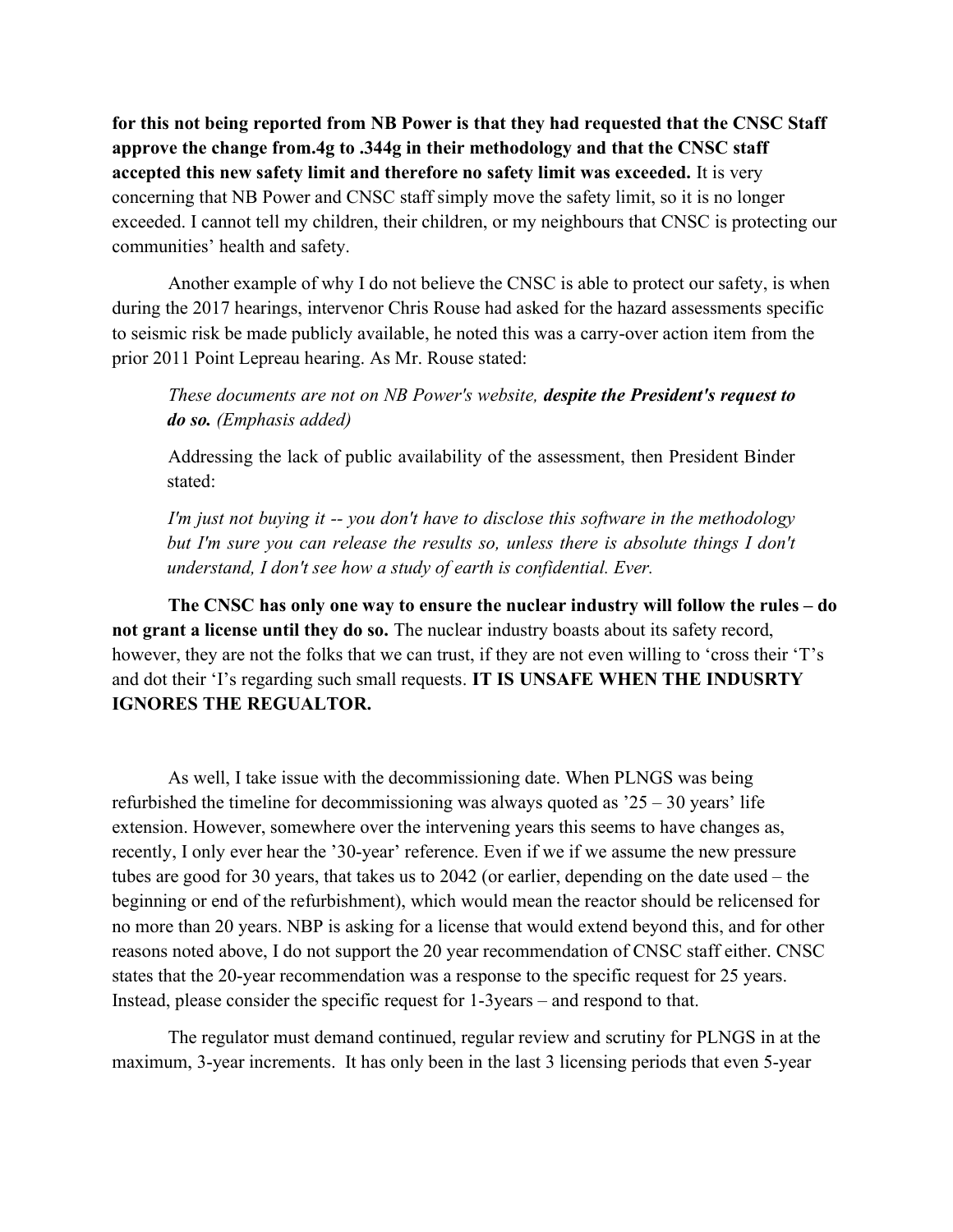licenses have been approved, and NB Power has not yet proven they can handle this responsibility.

Having read the Preliminary Decommissioning Plan (PDP) for the PLNGS, I am shocked at how little real information is contained within. It reads more like a hypothesis than a strategy. The CNSC must not accept it. The projected completion date for the PDP, when we might be able to use the land safely is 2077. Let that sink in. 2077. And to be completely realistic (based on NBP's history with construction at the site), we can say with some level of confidence that it will take longer than that. We must start decommissioning within  $3 - 6$ years.

As well, although the CNSC does not deal with economics per se, commissioners must realize that nuclear is more of an 'ecosystem' than separate knowledge domains which can be managed separately. It must be acknowledged that the economics of PLNGS, therefore NBP, therefore the Province of NB is excessively interdependent with the ability for the province to provide for the health and safety of its citizens. There are links that cannot be ignored. The current estimates of cost for the decommissioning are estimated to be MUCH less than the refurbishment costs – how is this possible – even if we only consider 2 factors –  $1$  there will be way more work to do than during decommissioning and 2> there will be continual inflation during the 30+ years of decommissioning activities. I'm sure the commissioners are well aware the NB Auditor General pointed out that 3.6 billion of NBP's 4.9-billion-dollar debt is directly attributable to NBP's nuclear forays, this is unsustainable – please start decommissioning now. PLNGS is like a mortgage 'under water' and we cannot strangle our future generations with this. There is no way I will ever be convinced that the economic health of our province, does not affect the cultural and mental health of our province's residents, and the CNSC should not operate as if it doesn't.

A generation averages 25 years. Please do not make decisions with gross disregard to our children, our children's children and so on. We are placing upon them the debts of sickening magnitude and sicknesses related to a debt of toxic waste. I implore you to stop NBP from adding to the eternal mess that is growing daily. I call upon you to change the trajectory of our toxic waste legacy and commit to doing the right thing for our environmental and personal health and safety.

In the NBP comments on REGDOC-2.11.1 we are assured that they do not have the health and safety of future generations in mind when on page 3, (#9 – section 4) they recommend that the REGDOC omits the words, "…avoid imposing an undue burden on future generations…" I was further appalled to learn (not from the decommissioning report – but again from these comments (pg6, #13 section 6.1) that there ARE current plans to place IWL in aboveground mounds.

How can NBP and the CNSC demand more of our unborn children and of the First Nations whose territory this is? The Passamaquoddy were never asked if they approved the